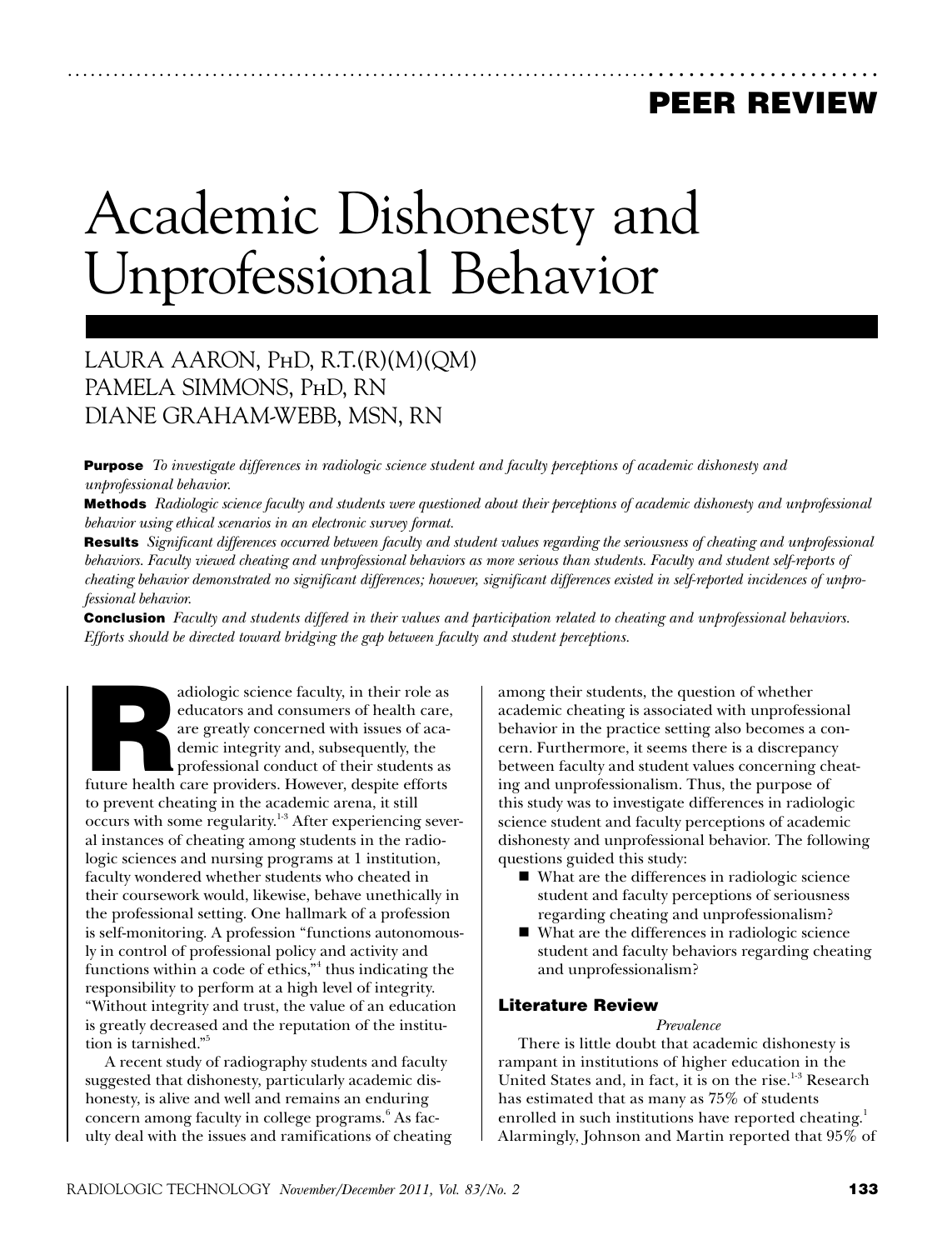cheating students had never been caught.<sup>7</sup> This fact is especially disturbing because research has positively linked unethical classroom behaviors to unethical clinical behavior — a grave concern for faculty.<sup>6,8,9</sup>

Similarly, incidences of unethical conduct are increasing in the clinical and professional arenas. In 2009, more than 2500 ethics violations were investigated by the American Registry of Radiologic Technologists. Examples of such violations included "misrepresentation of ARRT credentials ... falsification of quality control logs ... non-disclosure of convictions ... performing procedures without an order from a licensed physician ... HIPPA violations."10 In addition, 15% of violations were alcohol related.

Unethical conduct, including academic dishonesty and unprofessional behavior, is a threat to the integrity of the student, the faculty, the university, the facility, and the profession. All stakeholders become victims when academic dishonesty and unprofessional behavior are allowed to perpetuate. However, the ultimate victim of any unethical academic or clinical behavior is the patient and that should be foremost in everyone's thoughts.

*What Constitutes Academic Dishonesty?* What constitutes academic dishonesty is the subject of much discussion and publication.11-14 Definitions of academic dishonesty are replete in the literature and range from "a wide range of unacceptable behaviors"<sup>11</sup> to "intentional acts or an intentional act of fraud."15 No single universal definition of academic dishonesty exists. Even faculty, students, programs, and universities may disagree as to what academic dishonesty is and what it is not.<sup>16-18</sup> A recent article suggested that the line between what is cheating and what is not has blurred, particularly in light of "electronic empowerment."<sup>19</sup> What faculty consider cheating, students may consider simply using their resources.<sup>17</sup> "The ethics of cheating is very situational for many students."20

#### *Implications for Faculty*

Reporting suspected academic dishonesty requires courage and is burdensome for faculty. Faculty expose themselves to potential lawsuits, verbal abuse, and possible violence.21 A study of 72 educators in a large public university reported that only 12 of the educators filed academic dishonesty formal charges at the department level; 8 of the faculty reported issues to student services for resolution. $22$  When describing their experiences related to handling suspected cases

of academic dishonesty, faculty reported a lack of administrative support or lack of functional academic policy that resulted in a negative experience.<sup>23</sup>

#### **Methods**

...........................................................................................................

#### *Research Design*

The data for this study were obtained from a larger study that examined academic honesty and professional behaviors of radiologic science and nursing students and faculty. The study used a descriptive, correlational design involving the administration of a 2-part survey tool that was designed to assess student and faculty perceptions regarding academic dishonesty and unprofessional behavior. The survey was adapted with consent from Austin, Collins, Remillard, Kelcher, and Chui $^{24}$  and permission to conduct the study was granted by the Northwestern State University Institutional Review Board.

#### *Sample*

A database was constructed of program directors from the Joint Review Committee on Education in Radiologic Technology, the Joint Review Committee on Educational Programs in Nuclear Medicine Technology, and the Commission on Accreditation of Allied Health Education Programs. Program directors from programmatically accredited radiography, radiation therapy, medical dosimetry, magnetic resonance imaging, nuclear medicine, and sonography programs were included. After the radiologic science programs were added, a search for nursing programs at those same institutions was conducted. The sample used for data collection consisted of only those institutions that had a radiologic science discipline and a nursing program. Survey invitations were e-mailed to 504 radiologic science (342 radiography, 77 sonography, 40 radiation therapy, 33 nuclear medicine, 8 dosimetry, and 4 magnetic resonance imaging) and 504 nursing program directors throughout the United States, for a total of 1008 survey invitations. Programs from 45 states were included in the sample.

#### *Instrument*

The 2-part survey used for this study was piloted with approximately 300 students in early  $2009$ .<sup>6,25</sup> The first portion of the survey comprised the demographic data obtained from each participant. The second part was a scenario-based questionnaire that included 18 situations related to cheating and 6 circumstances related to professionalism (see Box). Each scenario had 4 questions to which participants were asked to respond: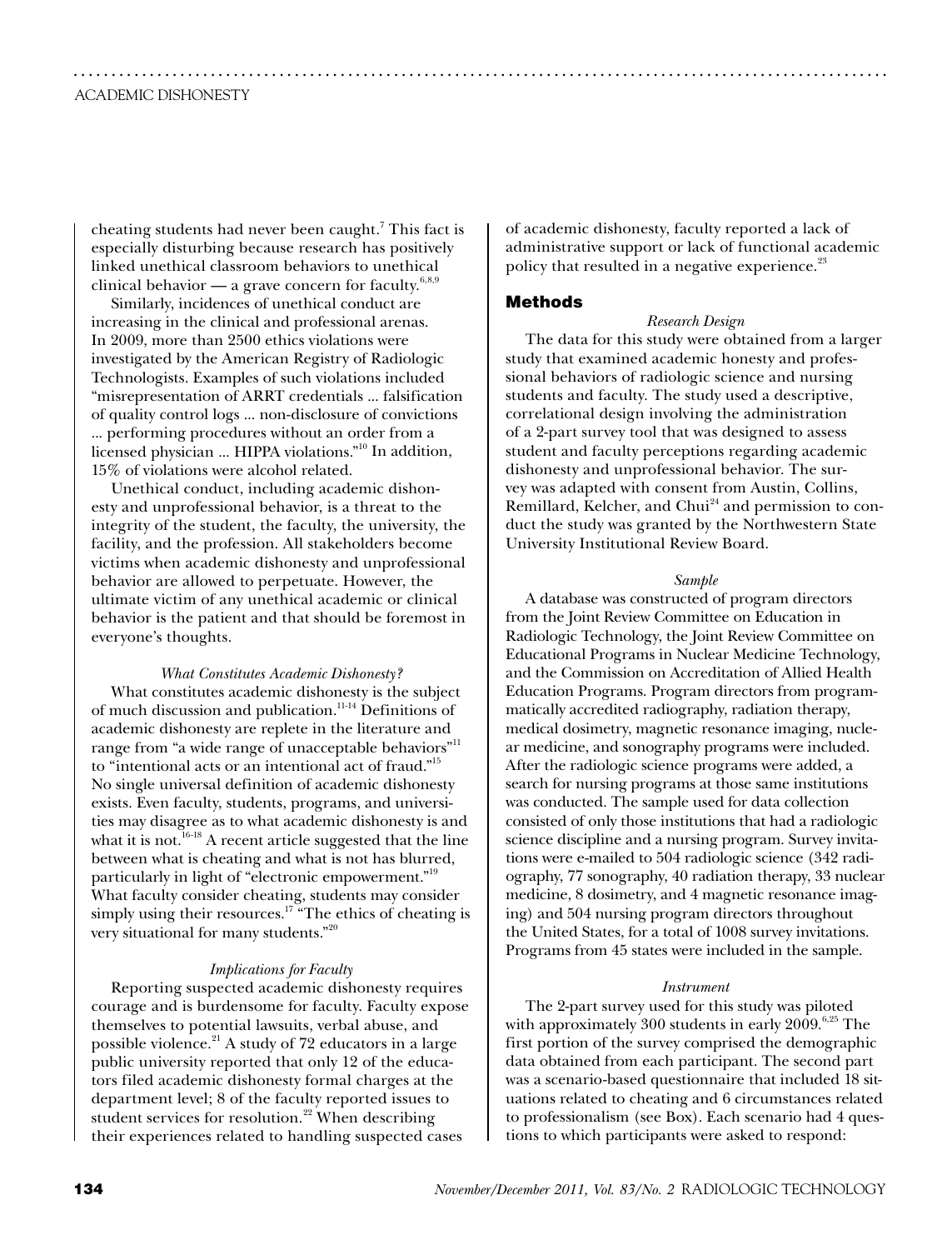#### Box

#### **Cheating Scenarios**

- During an exam, a student goes to the bathroom and, while he is there, looks at some notes that have been previously hidden in order to find answers.
- 2. A student writes some notes on her arm or hand before going into an exam and uses these to help answer some questions.
- 3. As a memory prompt, a student writes some abbreviations, codes, or mnemonics on his hand or arm before going into an exam.
- 4. A student is having difficulty writing an imaging lab report. She borrows an imaging lab report from her friend and uses it to gain ideas for her own report, but does not copy it directly.
- 5. A student is having difficulty writing an imaging lab report. He photocopies the work of a friend, then uses parts of this work to write his own report, *without* the knowledge of his friend.
- 6. A student is having difficulty writing a paper. She photocopies the work of a friend and then uses part of this work directly to write her own paper, *with* the permission of her friend.
- 7. A student is having difficulty in a radiologic sciences positioning lab. He is scheduled in the second or third section of the lab. Prior to attending the positioning lab, he asks his friend to describe the procedures and positions used in the lab.
- 8. A student has completed a course exam. In an effort to help her friends, she describes the specific content on the exam.
- 9. A student has completed an exam. When asked by a friend to describe the content, the student provides information about general topics *only*, not specific details about the content.
- 10. A student finds an Internet site relevant to her work. She cuts and pastes portions of it into her own work, changing very little of it. She does not use quotation marks, but lists the name of the website in her references.
- 11. A student is writing a difficult paper for a course. He takes several quotes directly from a journal, textbook, or another source, without using quotation marks, and does not reference them.
- 12. Following a chemistry or biology laboratory that produces no useful results, a student makes up some data for his write-up.
- 13. A student is completing a major course project. She does not understand some of the instructions, so she asks her neighbor for help in clarifying.
- 14. A student uses exams, papers, and lab reports handed down from previous years to complete her assignments.
- 15. A student is very lenient and assigns a higher grade than deserved to his friend during a peer-assessment exercise.
- 16. A student presents a misleading or false medical excuse or gives other fabricated reasons to gain an extension on an assignment or to avoid taking a test.
- 17. A student gives old lab books, tests, and assignments to another student in a lower year taking those courses.
- 18. A student continually skips classes for no valid reason. She borrows notes and handouts from other students to photocopy and keep for her own studying.

#### **Professionalism Scenarios**

- 19. A student in clinical is allowed 30 minutes for his lunch break, but takes 45 minutes.
- 20. A student is required to wear surgery scrubs into the operating room. She wears the scrubs home and decides not to return them to the hospital.
- 21. When starting an IV, a student breaks sterile technique by accidently touching the end of the IV catheter. No one but the student notices, so he decides to continue with starting the IV without changing to a new catheter.
- 22. A student needs to run errands for an upcoming party. He calls the clinical instructor and says he has a sore throat and won't be able to come to the hospital for clinical that day.
- 23. A student sees a technologist verbally abusing a patient but the student does not report the incident to anyone.
- 24. A student's ex-boyfriend was seen in the emergency department the night before clinical. At clinical the next day, the student reviews the ex-boyfriend's medical record.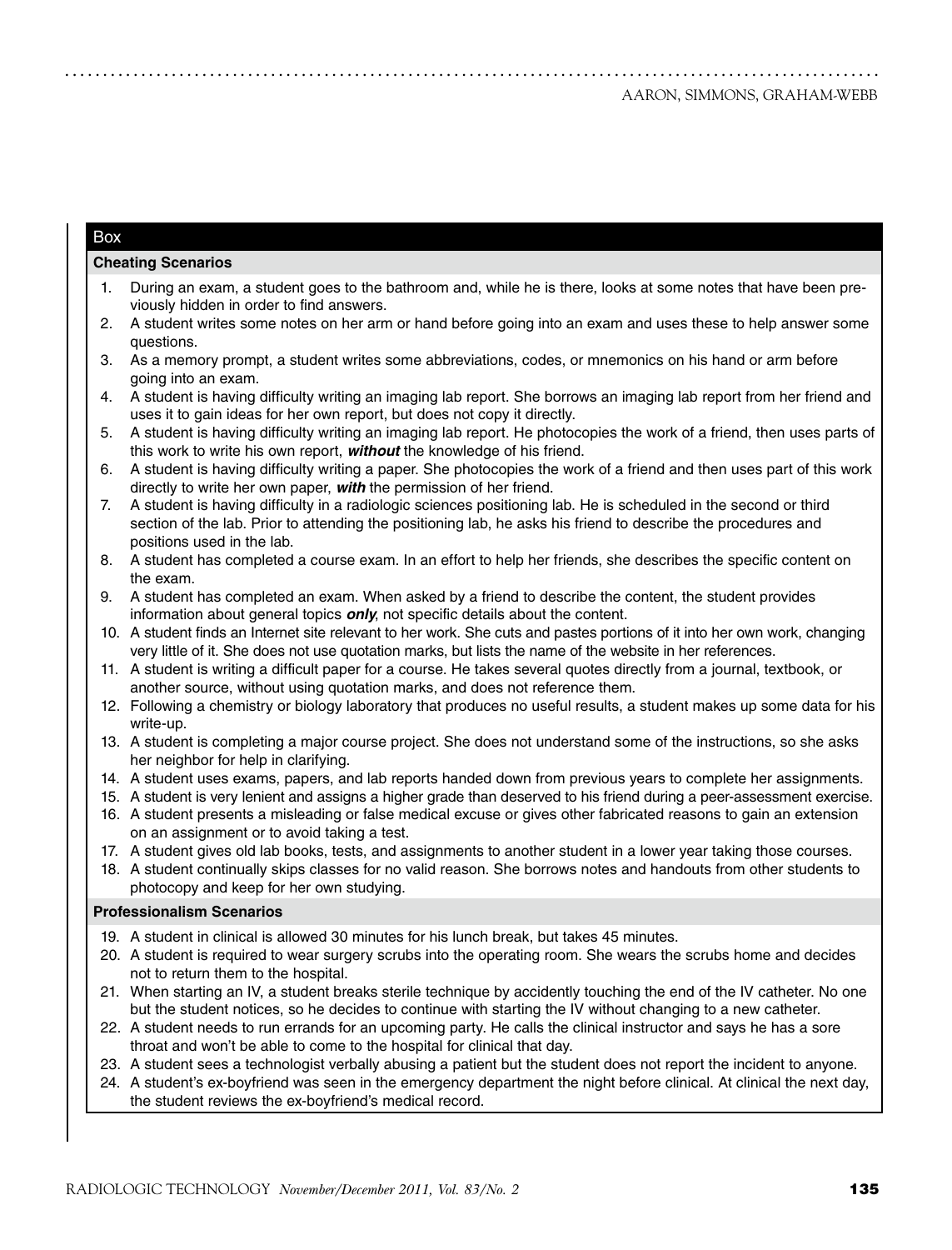- $\blacksquare$  Is it cheating/unprofessional behavior? (cheating/professional values)
- If it is, how severe is it?
- $\blacksquare$  Have you done it? (cheating/unprofessional behaviors)
- Have your peers done it?

Respondents were asked to indicate what they thought or believed about particular actions. Respondents' interpretations were influenced by many factors, such as past experiences, parents, peers, instructors, and numerous other influences. This provided a personal perspective that is labeled "values" for purposes of this study.

Values scores for cheating/unprofessional behavior were derived from student and faculty responses as to whether the scenario depicted cheating or unprofessionalism and, if so, how serious they were (no  $= 0$ ; yes, not serious  $= 1$ ; yes, somewhat serious  $= 2$ ; yes, very serious = 3; and yes, extremely serious = 4). A summed values score was tabulated for the 18 scenarios depicting cheating, the 6 scenarios representing unprofessional behavior, and for all 24 scenarios. The cheating behaviors and unprofessional behaviors scores were determined from student and faculty responses (yes  $= 1$ , no  $=$ 0) to whether or not they had participated in the activity described in the scenarios. A summed behavior score was created for the 18 scenarios depicting cheating, the 6 scenarios depicting unprofessional behavior, and for all 24 scenarios. During the pilot study, the analysis of the reliability yielded a Cronbach alpha of 0.542 for the cheating values scale,  $\alpha$  = 0.725 for the cheating behaviors scales,  $\alpha$  = 0.644 for the professional values scale, and  $\alpha$  = 0.576 for the professional behaviors scale.<sup>6,25</sup>

#### *Data Collection and Analysis*

Data collection was accomplished by an online survey using Zoomerang (San Francisco, California). The survey was e-mailed to program directors from the radiologic science and nursing programs included in the sample. Program directors were provided with a link to the survey and asked to complete the survey themselves and to share the link with other educators in their programs. In addition, a link to a student version of the survey was provided to the program directors. Again, the program directors were asked to share the link with their students. Data were collected in March 2010. After data collection was complete, data analysis was conducted by a statistician using SAS. Descriptive statistics and *t* tests were used in the analysis.

### Results

...........................................................................................................

#### *Participants*

There were 217 radiologic science faculty and 210 radiologic science students who participated in the survey. Faculty participants were  $29\%$  (n = 62) male, 71% (n = 153) female, and less than  $1\%$  (n = 2) no response. They ranged in age from 21 to 69 years (M  $= 49$  years). Students were 20% (n = 41) male, 80% (n  $= 168$ ) female, and less than 1\% (n = 1) no response. They ranged in age from 18 to 56 years ( $M = 28$  years). Among the faculty,  $17\%$  (n = 37) indicated that they had cheated in high school and  $11\%$  (n = 23) had cheated in college. Among students,  $26\%$  (n = 54) responded that they had cheated in high school and  $11\%$  (n = 23) had cheated in college. Faculty and students represented several disciplines and specialties within the radiologic sciences (see Table 1).

#### *Reliability*

Reliability analysis yielded a Cronbach alpha of 0.869 for the cheating values scale,  $\alpha$  = 0.740 for the cheating behaviors scales,  $\alpha$  = 0.735 for the professional values scale,  $\alpha$  = 0.455 for the professional behaviors scale, and  $\alpha$  = 0.887 for all scales.

#### *Values*

A total values score was tabulated for faculty and for students. A higher score suggested the scenarios were viewed as more serious instances of cheating and unprofessionalism, whereas a lower score suggested the participant's perception of the scenarios was less serious. A *t* test and effect sizes were conducted on the total values scores for all scenarios (1-24), the scenarios depicting cheating (1-18), and the scenarios depicting unprofessionalism (19-24). Table 2 shows the results of the *t* tests and effect sizes conducted for the values scores. Effect size is a measure used to assess the practical significance of results.<sup>26</sup>

The *t* test for total values revealed a significant difference  $(t[425] = 4.82, P < .001)$  between radiologic science faculty  $(M = 65.01, SD = 10.84)$  and students ( $M = 59.41$ ,  $SD = 13.19$ ). This indicated that faculty viewed the scenarios as overall more serious instances of cheating than students. Similar results were obtained for the cheating scenarios values scores  $(t[425] = 4.88, P < .001)$ . Again, this showed that faculty ( $M = 46.06$ ,  $SD = 9.02$ ) evaluated the scenarios as more serious than students  $(M = 41.41, SD = 10.77)$ . The effect size for the total values  $(d = 0.468)$  and cheating values  $(d = 0.473)$  is moderate, indicating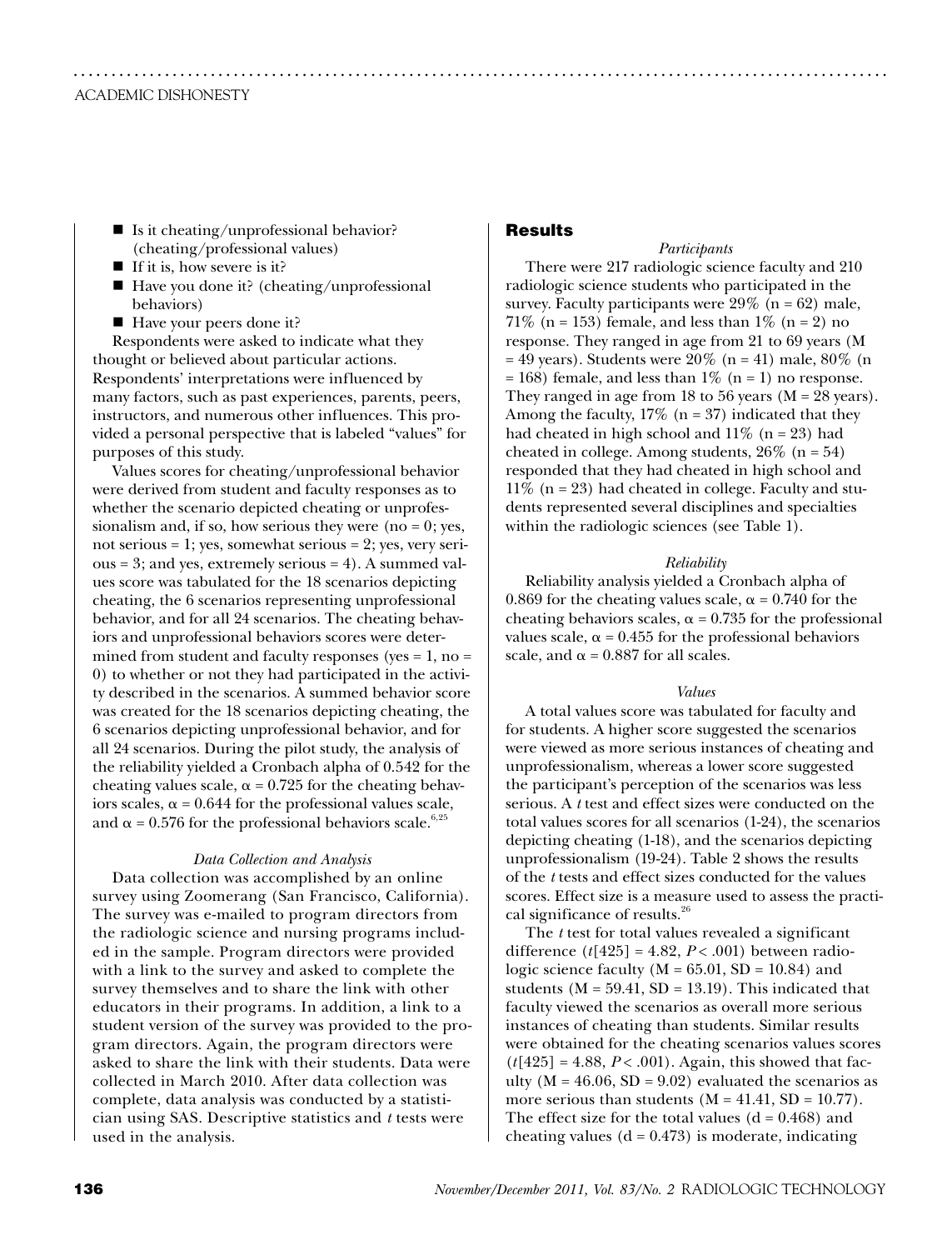| Table 1<br><b>Survey Participants by Radiologic Science</b><br><b>Discipline or Specialty</b> |                               |                                |  |  |  |
|-----------------------------------------------------------------------------------------------|-------------------------------|--------------------------------|--|--|--|
| <b>Discipline</b>                                                                             | <b>Faculty</b><br>$(n = 217)$ | <b>Students</b><br>$(n = 210)$ |  |  |  |
|                                                                                               | No. (%)                       | No. (%)                        |  |  |  |
| Radiography                                                                                   | 168 (78)                      | 166 (79)                       |  |  |  |
| Sonography                                                                                    | 23 (11)                       | 10(5)                          |  |  |  |
| Nuclear medicine                                                                              | 13(6)                         | 11 $(5)$                       |  |  |  |
| Radiation therapy/<br>dosimetry                                                               | 11 $(5)$                      | 5(2)                           |  |  |  |
| Magnetic resonance<br>imaging                                                                 | 1(1)                          | 10(5)                          |  |  |  |
| No response                                                                                   | 1 (<1)                        | 8 (4)                          |  |  |  |

practical significance as well as statistical significance. Although there was still a significant difference in regard to the professional values scores (*t*[425] = 3.13, *P* = .002), the faculty (M = 18.94, SD = 2.71) and students ( $M = 18.00$ ,  $SD = 3.35$ ) had less difference in their scores. This is confirmed by the small effect size  $(d = 0.304)$ .

Table 3 shows the results of the *t* tests and effect sizes conducted for the behavior scores.

The *t* test for total behaviors scores (*t*[425] = 1.66,  $P = .097$ ) and cheating behaviors scores ( $t[425] =$ -0.59, *P* = .56) were not significantly different for radiologic science faculty and students. This indicates that faculty and students had similar behaviors in terms of having participated in cheating activities. However, in terms of participation in unprofessional activities depicted in the scenarios, there was a significant difference in regard to the unprofessional behaviors scores  $(t[425] = 7.86, P < .001)$ . The faculty  $(M = 0.876, SD = 1.104)$  had more instances of participation in unprofessional activities described than students ( $M = 0.601$ ,  $SD = 7.86$ ). The effect size value for professional behaviors was  $d = 0.763$ , which is considered large. Table 4 shows the number of faculty and students who participated in each of the unprofessional behaviors. The most frequent area of participation for both groups was taking a longer lunch break than was scheduled.

#### **Discussion**

...........................................................................................................

Educators regularly face the problem of academic dishonesty. Much of the research conducted so far has focused on the prevalence of academic dishonesty and the reasons students choose to cheat. This study

*Behaviors*

A total behaviors score was calculated for faculty and for students. A higher score would indicate more participation in the scenarios depicted, whereas a lower score would demonstrate less participation in the activities described in the scenarios. A *t* test and effect sizes were conducted on the total behaviors scores for all scenarios (1-24), the scenarios depicting cheating (1-18), and the scenarios depicting unprofessionalism (19-24).

| Table 2<br><b>Faculty vs Student Values Scores</b> |       |                |       |                 |        |         |       |
|----------------------------------------------------|-------|----------------|-------|-----------------|--------|---------|-------|
|                                                    |       | <b>Faculty</b> |       | <b>Students</b> |        |         |       |
| <b>Factor</b>                                      | M     | SD             | M     | <b>SD</b>       | t(425) | P       | d     |
| <b>Total values</b>                                | 65.01 | 10.84          | 59.41 | 13.19           | 4.82   | $-.001$ | 0.468 |
| Cheating values                                    | 46.06 | 9.02           | 41.41 | 10.77           | 4.88   | $-.001$ | 0.473 |
| Professional values                                | 18.94 | 2.71           | 18.00 | 3.35            | 3.13   | .002    | 0.304 |

| Table 3                                   |                |           |       |                 |         |         |          |
|-------------------------------------------|----------------|-----------|-------|-----------------|---------|---------|----------|
| <b>Faculty vs Student Behavior Scores</b> |                |           |       |                 |         |         |          |
|                                           | <b>Faculty</b> |           |       | <b>Students</b> |         |         |          |
| <b>Factor</b>                             | M              | <b>SD</b> | M     | <b>SD</b>       | t(425)  | P       | d        |
| Total behavior scores                     | 3.30           | 2.58      | 2.85  | 2.69            | 1.66    | .097    | 0.161    |
| Cheating behavior<br>scores               | 2.42           | 1.99      | 2.56  | 2.43            | $-0.59$ | .56     | $-0.057$ |
| Professional behavior<br>scores           | 0.876          | 1.104     | 0.291 | 0.601           | 7.86    | $-.001$ | 0.763    |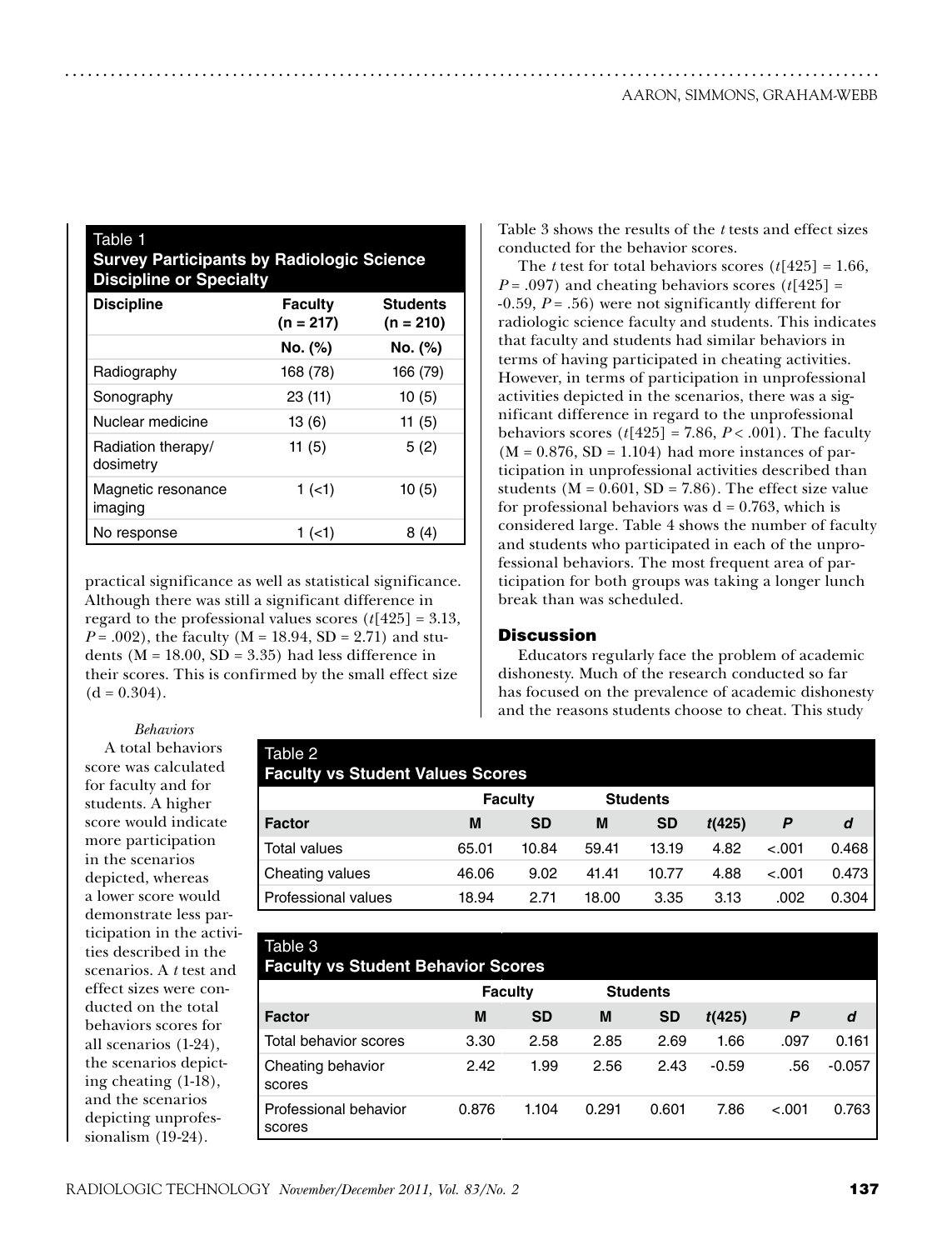| Table 4<br><b>Faculty and Students Participating in Unprofessional Behaviors</b> |                       |                        |  |  |  |  |
|----------------------------------------------------------------------------------|-----------------------|------------------------|--|--|--|--|
|                                                                                  | Faculty ( $n = 217$ ) | Students ( $n = 210$ ) |  |  |  |  |
| <b>Scenario</b>                                                                  | No. (%)               | No. (%)                |  |  |  |  |
| Taking an extended lunch break                                                   | 66 (30)               | 35(17)                 |  |  |  |  |
| Stealing hospital scrubs                                                         | 64 (29)               | 13(6)                  |  |  |  |  |
| Breaking sterile technique for an IV and not<br>starting over                    | 5(2)                  | 1(1)                   |  |  |  |  |
| Calling in sick to plan for a party                                              | 25(12)                | 10(5)                  |  |  |  |  |
| Not reporting verbal abuse of a patient by a<br>health care worker               | 11 $(5)$              | 1(1)                   |  |  |  |  |
| Reviewing medical records of an ex-boyfriend                                     | 18(8)                 | 1(1)                   |  |  |  |  |

...........................................................................................................

behavior. Faculty reported participating in a significantly higher number of unprofessional behaviors than students — about 3 times as many. Admittedly, this was a bit surprising at first glance. Some of the unprofessional behaviors most frequently reported by faculty included taking an extended lunch break and stealing hospital

had a different focus and investigated the relationship between radiologic science faculty and student values and behaviors regarding cheating and unprofessional behaviors. In all instances, faculty and student perceptions were significantly different.

Faculty consistently viewed occurrences of academic cheating and unprofessional behaviors as more serious than students. One would anticipate that faculty would have a particular aversion to academic dishonesty given their academic careers and understanding of the critical need for academic rigor in health care majors. Although students may have viewed activities as cheating or unprofessional misconduct, they did not consider them serious and thus may have a different focus. They may have minimized cheating because their main goal is academic success at any cost. The results of this study support these assumptions.

Faculty and student self-reports of cheating behavior demonstrated no appreciable differences in scores. This is an interesting finding because educators often think that today's students participate in academic cheating more than those in the past. The results of this study demonstrate that faculty and students had similar patterns of participation in cheating despite the fact that these 2 groups represented different generations. This finding is contrary to previous studies that suggested student academic cheating is on the rise. $1.3$  Another explanation for the similarity of student and faculty participation in cheating may be that there is little difference in those who gravitate to the helping professions and those who have been in the discipline for some length of time.

Significant differences existed between faculty and student self-reported incidences of unprofessional

scrubs (see Table 4). Upon closer examination, this difference may be attributable to faculty having had a professional career and thus more opportunity and time on the job to engage in unprofessional misconduct. Other mitigating factors could include a cultural shift in health care and society because of patient rights and consumer advocacy.

#### *Limitations*

Limitations of the study included a small sample size  $(N = 427)$  and the fact that the data were collected using self-report, thus the integrity of the data may be biased. Likewise, those faculty and students who chose to participate in the study may not necessarily be representative of radiologic science faculty and students in general. Because of the data collection methods used for this study, there is no way to determine which program directors and which students chose to respond to the survey. Therefore, the actual return rate could not be ascertained because the number invited to participate was not known.

#### *Implications for Practice*

An important and perhaps often overlooked key for faculty to consider is ensuring that students clearly understand what constitutes academic dishonesty and unprofessional behavior for each course, if not for the entire program. In addition, faculty must place greater emphasis on professional ethics and conduct in both the educational setting and workplace, remembering they are the students' first and often most important professional role model. Faculty should be strong advocates of personal and professional integrity and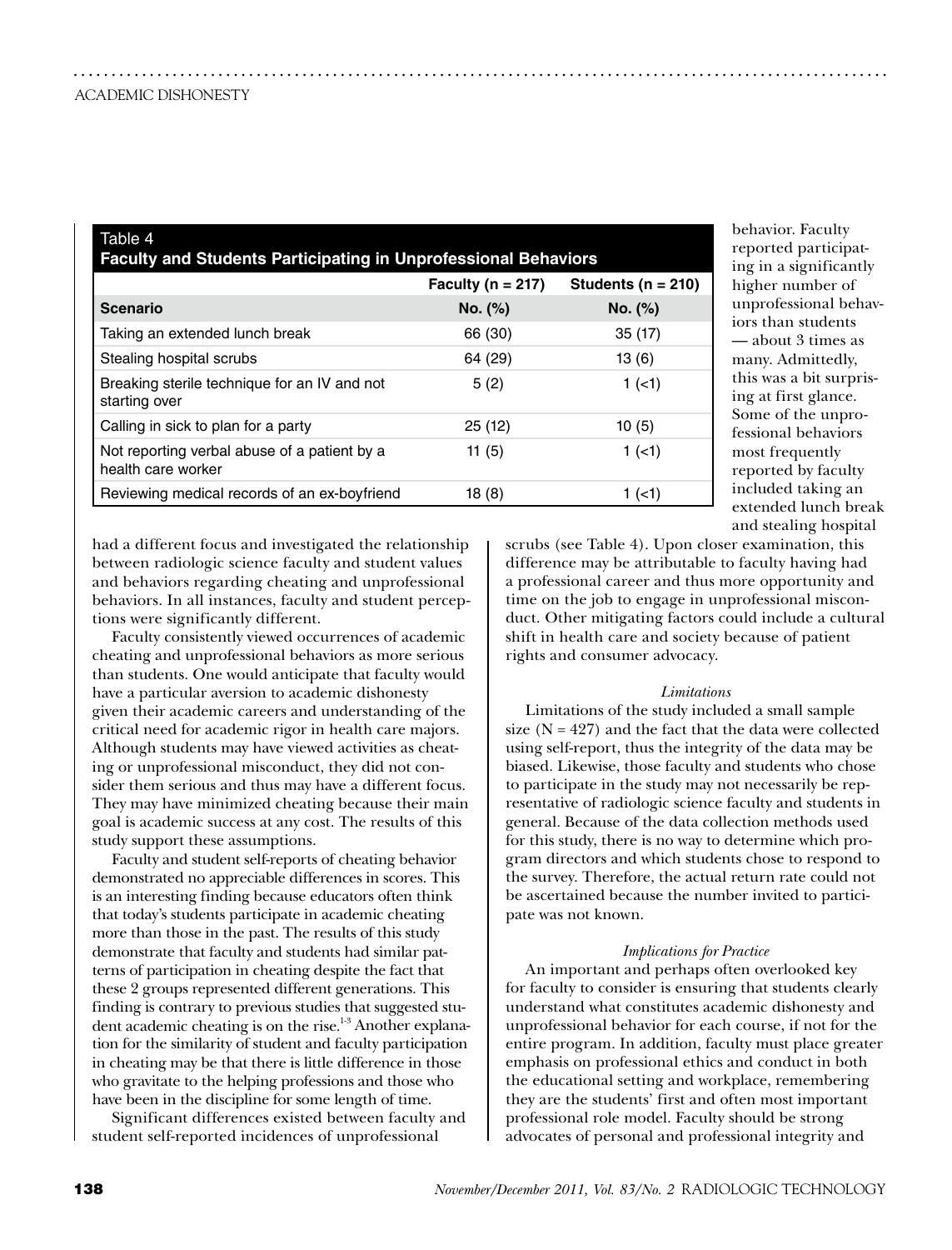help students understand the importance of honesty and integrity for themselves, the profession, and the patient. Finally, program directors should ensure that faculty are aware of and abiding by federal and professional regulations and institutional policies that govern the practice setting. If faculty fail in this regard, program directors must take swift action to remedy the deficits.

Strategies to promote open dialogue between faculty and students should be explored. Each group should be afforded the opportunity to define what it believes constitutes academic dishonesty and unprofessional behavior, as well as the rationale for those beliefs. This discourse will allow both groups to see the other's point of view and perhaps come to some common points of understanding. Faculty can help students realize the implications and consequences for particular behaviors.

#### *Recommendations for Future Research*

Academic honesty is a topic that could be explored using multiple other methods. For example, other studies should be conducted to determine what methods might discourage cheating among students. Additionally, studies in a clinical setting where student reactions and behaviors could be observed would provide valuable information on actual responses to unprofessional or cheating situations.

#### Conclusion

The findings of this study highlight a difference in values related to cheating and unprofessional behavior between radiologic science faculty and students. Faculty tended to view academic cheating and unprofessional behaviors more harshly than students did. It is important that educators consider this difference and not assume that students are operating under the same set of values. By clarifying expectations with their students, educators can help students understand the standards to which they will be held.

Study results demonstrated that students had no higher incidence of participation in cheating than educators. This suggests that educators and students may be more similar than might be expected. Educators were, however, more likely to have participated in unprofessional behaviors than students. Although there may be many explanations for this finding, it is important to remember that radiologic science faculty should model the behaviors they expect of their students.

#### References

...........................................................................................................

- 1. McCabe DL, Trevino LK, Butterfield KD. Cheating in academic institutions: a decade of research. *Ethics Behav*. 2001;11(3):219-232.
- 2. Rabi SM, Patton LR, Fjortoft N, Zgarrick DP. Characteristics, prevalence, attitudes, and perceptions of academic dishonesty among pharmacy students. *Am J Pharm Educ*. 2006;70(4):1-8.
- 3. Willbanks JT. Survey evaluation of academic dishonesty and radiologic technology students. *Radiol Sci & Educ*. 2008;13(1):3-9.
- 4. Bradley C. Profession or trade? *NurseWeek*. October 9, 2000. www.nurseweek.com/ednote/00/100900.html. Accessed February 28, 2011.
- 5. Calhoun T, Wood BD. Reporting academic misconduct. *Radiol Technol.* 2010;81(6):602-605.
- 6. Aaron L, Simmons P, Graham-Webb D. Academic honesty and professional behaviors of radiologic sciences students. S*pectrum*. 2010;21(1):1,16,18.
- 7. Johnson S, Martin M. Academic dishonesty: a new twist to an old problem. *Athletic Ther Today*. 2005;10(4):48-50.
- 8. Anderson RE, Obenshain SS. Cheating by students: findings, reflections, and remedies. *Acad Med*. 1994;69(5):323-332.
- 9. Harding TS, Passow HJ, Carpenter DD, Finelli CJ. An examination of the relationship between academic dishonesty and professional behavior. 33rd ASEE/IEEE Frontiers in Education Conference, Boulder, CO. 2003:S2A-6-11.
- 10. American Registry of Radiologic Technologists. 2009 annual report to registered technologists. www.arrt.org /pdfs/publications/Annual-Reports/AnnualReport2009 .pdf. Accessed February 7, 2011.
- 11. Wood BD. Academic misconduct and detection. *Radiol Technol.* 2010;81(3):276-279.
- 12. Von Dran GM, Callahan ES, Taylor HV. Can students' academic integrity be improved? Attitudes and behaviors before and after implementation of an academic integrity policy. *Teaching Business Ethics*. 2001;5:35-58.
- 13. McCabe DL, Bowers WJ. Academic dishonesty among males in college: a thirty year perspective. *J Coll Student Dev.* 1994;35:5-10.
- 14. Caruana A, Ramaseshan B, Ewing MT. The effect of anomie on academic dishonesty among university students. *Int J Educ Manage*. 2000;14:23-30.
- 15. Pincus HS, Schmelkin LP. Faculty perceptions of academic dishonesty: a multidimensional scaling analysis. *J Higher Educ*. 2003;74(2):196-209.
- 16. Falleur D. An investigation of academic dishonesty in allied health: incidence and definitions. *J Allied Health*. 1990;19(4):313-324.
- 17. Arhin AO. A pilot study of nursing students' perceptions of academic dishonesty: a generation Y perspective. *ABNF J*. 2009;20(1):17-21.